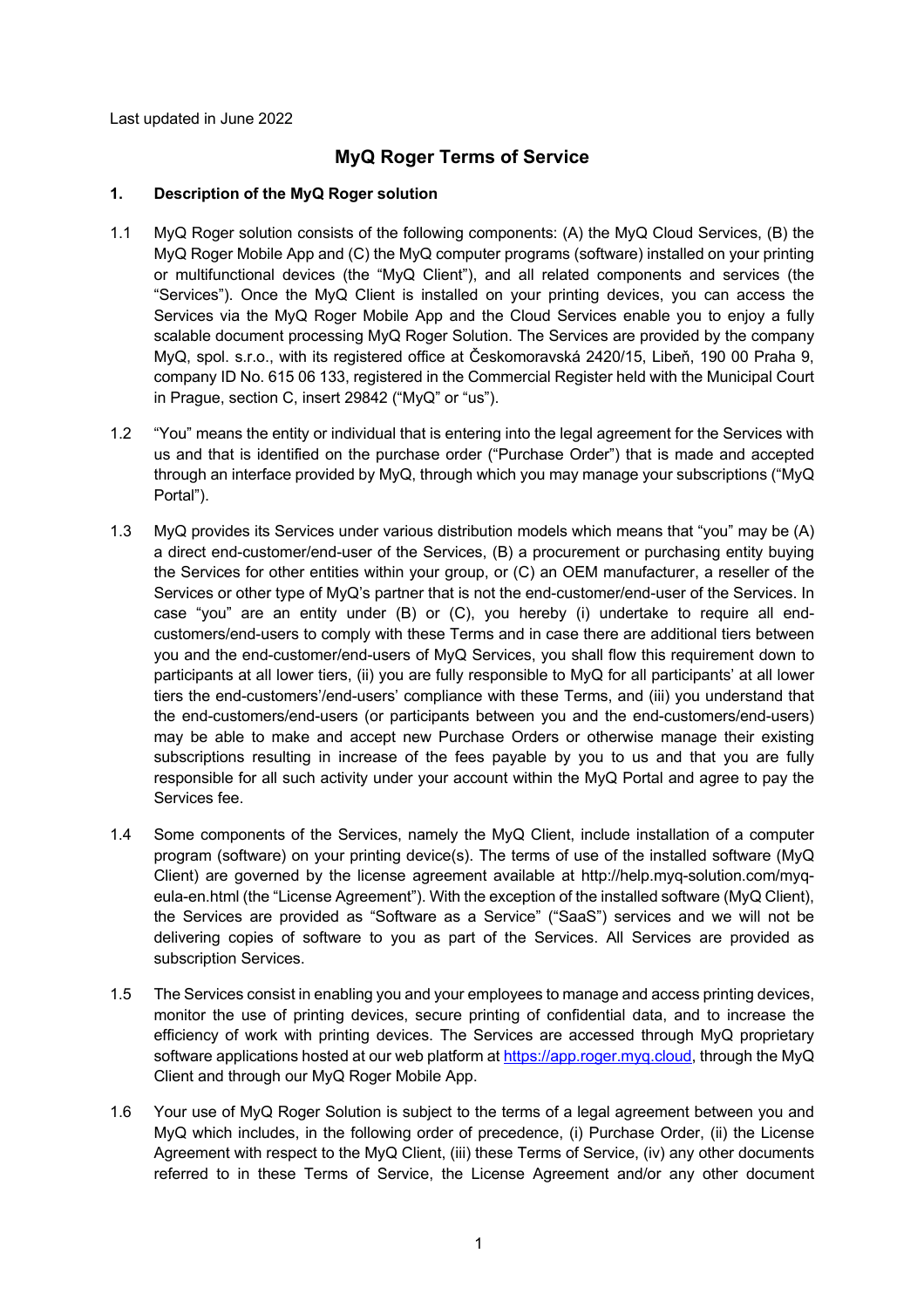expressly referred to herein (the "Terms"). The Terms, including with the Purchase Order, form a legally binding agreement between you and MyQ in relation to your use of the Services.

- 1.7 You may only commence to use the Services after you accepted and agreed to the Terms. You may not use the Services if you did not accept the Terms.
- 1.8 You may not use the Services and may not accept the Terms if (A) you are not of legal age to form a binding agreement with MyQ; (B) when signing on behalf of an entity, you are not authorized to legally bind such entity to the Terms; or (C) you are a person or entity barred from receiving the Services under the laws of the Czech Republic or other countries including the country in which you are resident or from which you use the Services.

#### **2. Fees and payment terms**

- 2.1 The Services are provided for a fee payable upfront on a subscription basis. Unless the Purchase Order stipulates otherwise, the fee shall be calculated for each connection of each and every printing device to the Services in accordance with all subscription rates applicable to the Services. The then current applicable subscription rates are visible in the MyQ Portal when making any new Purchase Orders.
- 2.2 You undertake to pay for the subscription upfront on a monthly or yearly basis, as you choose when ordering Services and as stipulated on the Purchase Order, on the basis of an invoice issued by MyQ. MyQ will invoice you for the Services in accordance with the terms stipulated in your Purchase Order.
- 2.3 If such payment method is offered by MyQ, you may choose to pay for the Services by credit or debit card (the "Payment card"). In such case, you agree that the Payment card you provided for recurring payments is, and will continue to be, linked to an account that you own or are otherwise legally authorized to use, and that you will maintain sufficient availability under your credit card limit, or sufficient funds in the account linked to your debit card, as applicable, to make recurring payments pursuant to the Purchase Order.
- 2.4 All fees exclude any and all applicable taxes and similar fees (other than taxes solely based on MyQ's income) now in force or imposed in the future on provision of the Services, including any sales, use or value added taxes, services tax or withholding tax, and you shall be responsible for payment of all such taxes.

#### **3. Language of the Terms**

- 3.1 The Terms are provided in English. If MyQ has provided you with a translation of the Terms, you agree that the translation is provided only for your convenience, and that the English language version of the Terms will govern your relationship with MyQ.
- 3.2 If there is any contradiction between the English language version of the Terms and the translation, the English language version shall take precedence.

## **4. Provision of the Services by MyQ**

- 4.1 MyQ has subsidiaries and affiliated legal entities in other countries. At times, these companies or their employees may serve as contact points with respect to the Services provided to you by MyQ. Even where MyQ's subsidiaries or affiliates are your primary contact points, MyQ as the provider of the Services will remain ultimately responsible for the provision of Services to you hereunder.
- 4.2 MyQ is constantly innovating in order to provide the best possible experience for its users. You acknowledge and agree that the form and nature of the Services may change from time to time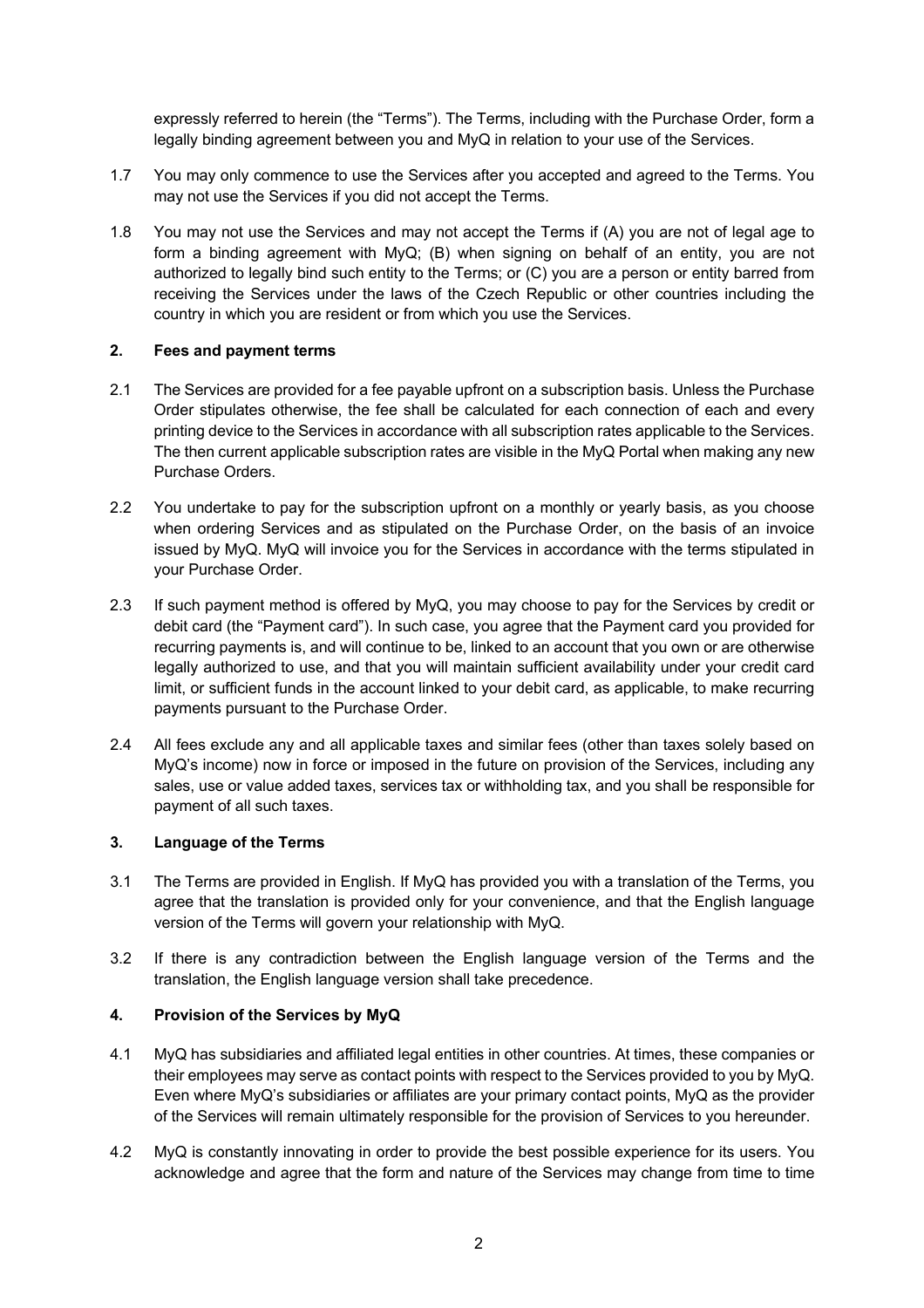without prior notice to you, provided however that such change does not result in material degradation of the Services.

- 4.3 As part of this continuing innovation, you acknowledge and agree that MyQ may permanently or temporarily stop providing certain features or components within the Services or replace these with new features and components made available to you or to users generally at MyQ's sole discretion, without prior notice to you.
- 4.4 You understand and agree that MyQ may at its full discretion suspend access to your Services and account for (i) delay with any payment (including delay resulting from your failure to provide billing details or failure to cooperate in order to enable MyQ to issue a valid invoice) or (ii) other breach of the Terms if such breach is material, and that in such case you may be prevented from accessing the Services, your account details or any files or other content which is contained in your account. If your access to the Services had been suspended for delayed payment or other (material) breach of the Terms, and subsequently was reactivated (e.g. after the breach had been cured), you still remain obliged to pay the Service fees for the entire subscription term including the period for which you could not access the Services as a result of your default; you will not be entitled to any compensation or refunds (whether monetary or in the form of extended subscription term) for the period for which you could not use the Services. Such suspension of Services shall not be considered a breach of the Terms by MyQ. Further, the foregoing is without prejudice to MyQ' right to terminate the legal agreement embodied in the Terms for material breach. If you are not an end-customer/end-user (see Section 1.3 above), you understand that suspension of the Services under this Section will result in suspension of Services not only to you but also to all your end-customers and end-users and that MyQ may inform the end-customers/end-users about the reasons of such suspension (e.g. due to your non-payment).

#### **5. Your use of the Services**

- 5.1 To enjoy the full benefit of the Services, you are required to connect each printing device to the Services on the basis of an authorization code provided to you by MyQ for each new subscription projects (the "Authorization Code").
- 5.2 To access the Services and the MyQ Portal, you or your individual end-users may be required to provide identification, contact or similar details as part of the registration process for the Services and setting up of a user account or as part of your continued use of the Services. You agree that any registration information you give to us will always be accurate, correct and up to date.
- 5.3 Within the Services and the MyQ Portal, you will have access to the administration interface which will enable you to manage the number and allocation of individual user accounts. Within the MyQ Portal you and your users will be able to make and accept new Purchase Order and projects and manage them.
- 5.4 You agree to use the Services only for purposes that are permitted by (A) the Terms; (B) any applicable law, regulation, generally accepted practices, or guidelines in the relevant jurisdictions; and (C) any other applicable rules (including terms and conditions of third parties whose services or products you use in connection with the Services).
- 5.5 You agree not to access (or attempt to access) any of the Services by any means other than through the interface that is provided by MyQ or its authorized resellers, as applicable, unless you have been specifically allowed to do so in a separate written agreement with MyQ.
- 5.6 You agree that you will not engage in any activity that interferes with or disrupts the Services (or the servers and networks which are connected to the Services).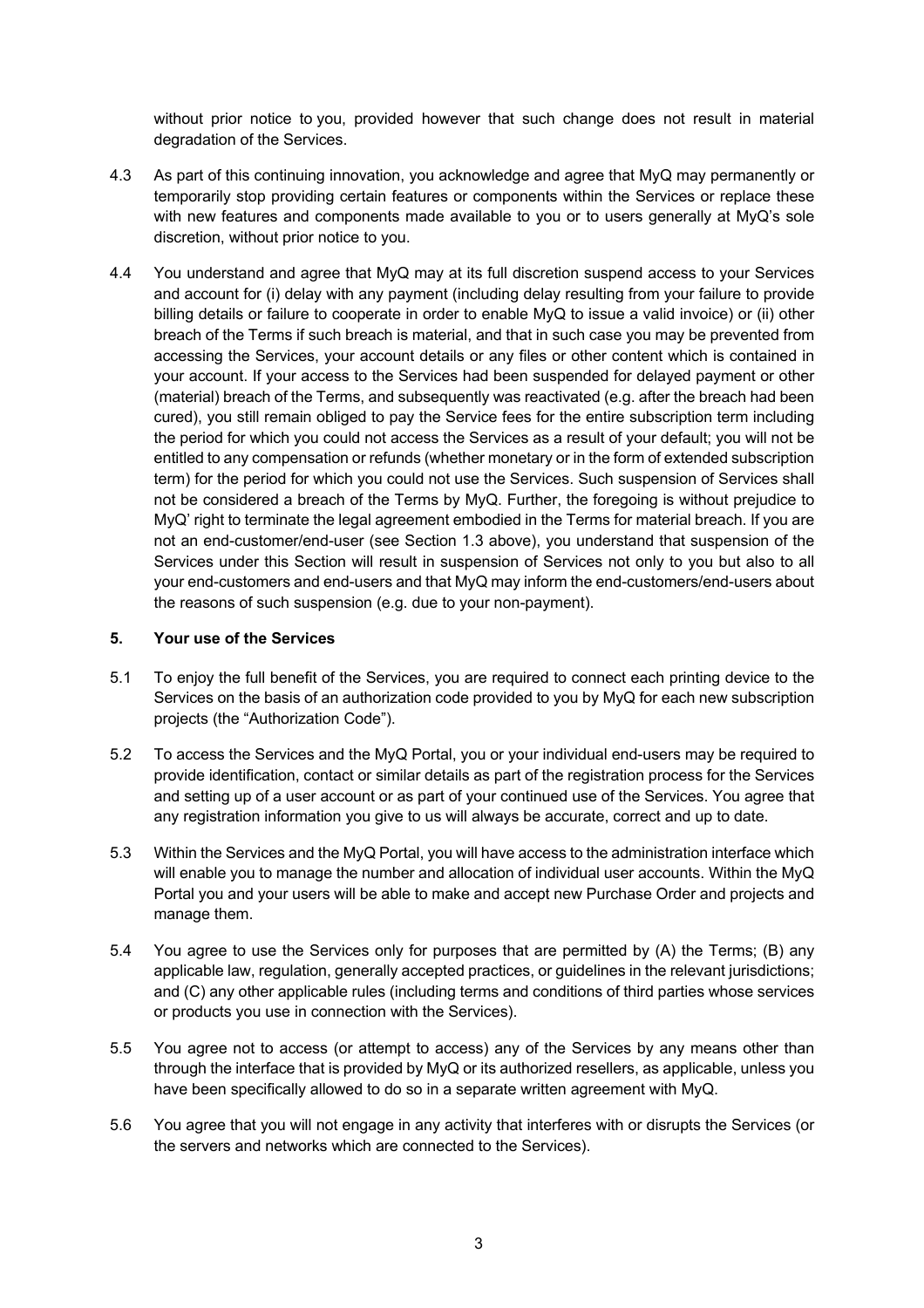- 5.7 You acknowledge that if you connect the Services with a third-party service or platform, as permitted within the Services, e.g., One Drive or Google Disk for the purpose of printing out documents stored therein, you might be required to grant access or permission to MyQ to access documents and data hosted by the third party and any content therein. You acknowledge that without such access or permission, the performance of the Services may be wholly or partially inhibited.
- 5.8 You agree that you will not engage in any activity that may amount to the misuse of MyQ Services or that seeks to circumvent the Services' terms. For example, if MyQ provides you with any portion of a Services for free (as part of a trial, pilot or otherwise), you may not engage in data mining or other excessive use of the Services, beyond what is permitted by the free Services (and as advertised for that free Services at the time of the relevant promotion). MyQ reserves the right to limit your activity on any of its free Services for any reason and without notice.
- 5.9 You agree that you are solely responsible for (and that MyQ has no responsibility to you or to any third party for) any breach of your obligations under the Terms and for the consequences (including any loss or damage which MyQ may suffer) of any such breach.
- 5.10 You acknowledge that additional third-party fees may apply in connection with your use of MyQ Services, e.g., when you connect the Services to the services provided by a third party. You agree that you are solely responsible for payment of such fees or for maintaining appropriate level of funds where applicable. MyQ has no responsibility to you or to any third party for payment of any such fees or for unavailability of Services due to your failure to do so.

## **6. Your account and password**

- 6.1 You agree and understand that you are responsible for maintaining the confidentiality of passwords associated with any account you use to access the Services.
- 6.2 Accordingly, you agree that you will be solely responsible for all activities that occur under your account. For clarity, if you provide your access information to third parties or individual users within your organization, you remain fully responsible for the activity under your account vis-à-vis MyQ
- 6.3 If you become aware of any unauthorized use of your password or of your account, you agree to notify MyQ immediately at info@myq-solution.com.

#### **7. Privacy and personal data**

- 7.1 We are serious about privacy of all individuals who use our Services or whose personal data we process.
- 7.2 We collect personal data when you (your end-users) register an account with us, complete a web application form, login to the Services, or otherwise interact with us. The purpose of the processing that we carry out is to provide and administer the Service and communicate with you, to improve, optimize and enhance the Services, develop new Service features and to provide a better user experience, inform you of new Services or Services features, and, in limited circumstances, to protect the Services and our rights. We process personal data primarily as a data controller.
- 7.3 We may also process personal data as a data processor to the extent when (A) you are a data controller with respect to such personal data, and (B) you instruct us to process such personal data on your behalf within the Services. In particular, we may act as your data processor with respect to personal data included in your Content (as defined below in 8.1 below) that you grant us access to, that you upload or otherwise share or submit to the Services, including via third-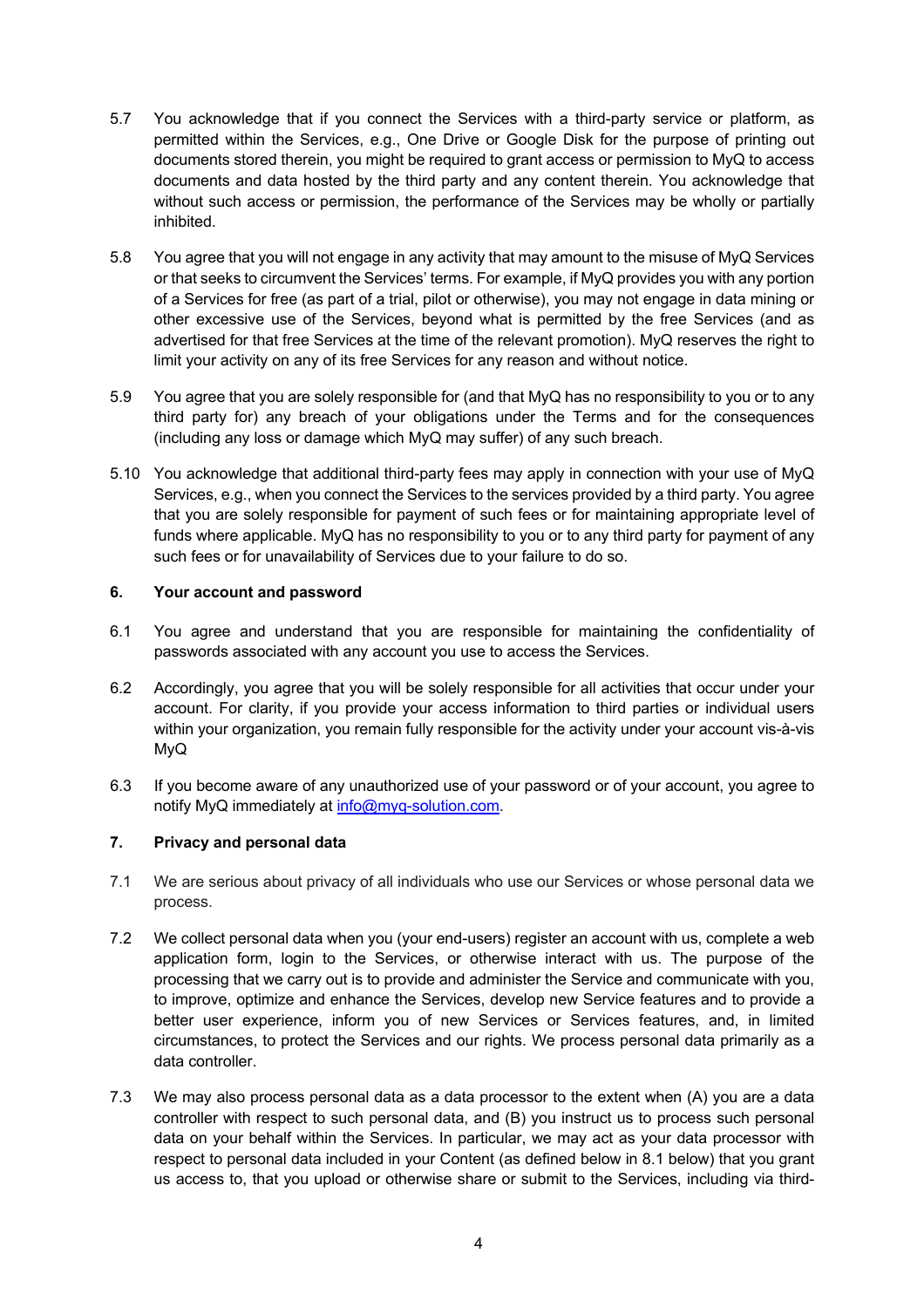party services or platforms, and when we provide remote or local support services. In such case, the data processing agreement as attached as Annex 1 to these Terms shall regulate the processing of such personal data. The data processing agreement forms an inherent part of these Terms and shall become directly binding upon the acceptance of the Terms by the user. Further, if you connect your MyQ user account with a third-party service or platform, you instruct MyQ to collect and process selected data processed in the third-party accounts; however, you and the third-party service provider (as your data processor) remain responsible for the processing of the shared data.

- 7.4 The nature and extent of processing, the type of personal data processed, the purposes and legal basis on which we process personal data, as well as the organizational and technical measures that we implemented to ensure the security of processing, are described in detail in our Privacy Policy available at https://www.myq-solution.com/en/myq-legal-documents, which applies when we process personal data as a data controller within or in connection with our provision of Services to you and sets out our commitment to protecting personal data and privacy of individuals.
- 7.5 MyQ has implemented and will maintain appropriate technical and organizational measures, internal controls, and information security routines in accordance with good industry practice and having regard to the state of technological development to protect your data against accidental loss, destruction, or alteration; unauthorized disclosure or access (including but not limited to taking reasonable steps to ensure the reliability of employees having access to your data and providing for limited access rights and access controls; authentication; personnel training; regular back up; data recovery and incident management procedures; restrictions on storing, printing and disposal of personal data; software protection of devices on which personal data are stored; etc.); or unlawful destruction.
- 7.6 Data collected from you or your end-users may be transferred to, and stored and processed outside the EEA in a country where MyQ or its affiliates, subcontractors, suppliers or vendors maintain facilities, subject to MyQ implementing such appropriate legal mechanisms as required by EU law to ensure an adequate level of personal data protection by the third-party processors, such as the controller-to-processor Standard Contractual Clauses approved by the European Commission (2010/87/EU) for data transfers from the EU to third countries, as amended or replaced in the future.
- 7.7 You acknowledge that it is necessary for the proper launching and performance of the Services (including the connection of the Services to a printing device or generation of an appropriate Authorization Code) to collect certain information relating to the devices and services used by you as a user. You acknowledge that MyQ obtains, collects and uses technical and identification data relating to the devices and services deployed by you in order for the Services to work. Further, you agree that MyQ may use aggregated and anonymized data derived on users and their use of the Services. In particular, this data will include information on number of end-users, number of and type of devices connected to the Services, the enabled and disabled functions of the Services, etc. MyQ will use this data for its own statistics, for auditing, for the purposes of product and market research and analytics (which help MyQ to optimize and improve its Services their usability, the range of Services, and to develop new technologies, products and services), and for benchmarks and other analyses. MyQ may publish such anonymized data and share them with third parties; however, MyQ will not directly or indirectly transfer any data received from you to (or use such data in connection with) any ad network, ad exchange, data broker, or other advertising or monetization related toolset.

#### **8. Scanned and/or Printed Content**

8.1 The Services consist in enabling you and your employees to manage and access printing devices, monitor the use of printing devices, secure printing of confidential data, and to increase the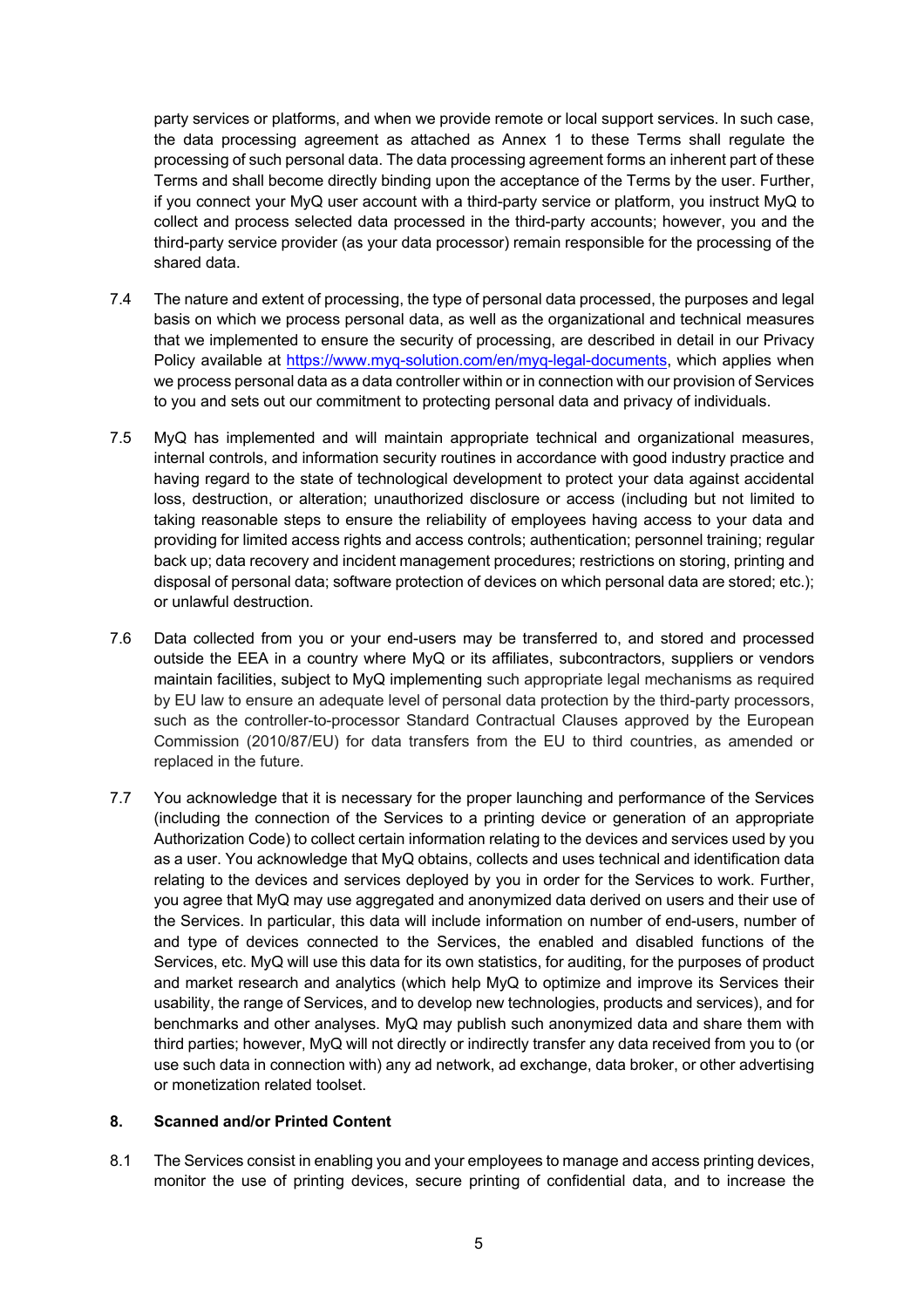efficiency of work with printing devices. For that purpose, you and your end-users may upload, share, otherwise submit to the Services documents, photographs and other printable files (the "Content") located either on the user's internal servers or in third-party storage or services which the user connected to the Services via its user account and granted MyQ appropriate access rights or permissions as described in Section 11.3 of these Terms.

8.2 You agree that you are solely responsible for (and that MyQ has no responsibility to you or to any third party for) any Content that you, your employees or other persons upload, share or otherwise submit to the Services and for the consequences of your actions (including any loss or damage which MyQ or third parties may incur and including any other legal liability, whether liability under civil, commercial, tort, penal or administrative law or any other legal theory) by doing so. You represent and warrant that your use of the Content in connection with the Services does not violate any third-party rights. You shall indemnify and hold MyQ and its affiliates, directors or officers harmless from all claims and all liabilities, costs, proceedings, damages and expenses awarded against, or incurred or paid by MyQ as a result of or in connection with your breach of any third party's intellectual property or similar rights.

## **9. Proprietary rights**

- 9.1 You acknowledge and agree that MyQ (or MyQ's licensors) owns all legal rights, title and interest in and to the Services, including any intellectual property rights which subsist in the Services (whether those rights happen to be registered or not, and wherever in the world those rights may exist).
- 9.2 Unless you have agreed otherwise in writing with MyQ, nothing in the Terms gives you a right to use any of MyQ's trade names, trademarks, service marks, logos, domain names and any other distinctive brand features.
- 9.3 Other than the limited license set forth in Section 11, MyQ acknowledges and agrees that it obtains no right, title or interest from you (or your licensors) under these Terms in or to any Content that you, your employees or other persons authorized to use the Services on your behalf upload, share or otherwise submit to the Services, including any intellectual property rights which subsist in that Content (whether those rights happen to be registered or not, and wherever in the world those rights may exist). MyQ has no obligation to protect or enforce those rights on your behalf.
- 9.4 Unless you have been expressly authorized to do so in writing by MyQ, you agree that in connection with the Services, you will not use any trademark, service mark, trade name, logo of any third-party company or organization in a way that is likely or intended to cause confusion about the owner or authorized user of such marks, names or logos.
- 9.5 If so-called 'white labeling' is agreed between you and MyQ, you may be allowed such labeling or marketing privileges within the MyQ Portal under the conditions set out in a separate agreement.

#### **10. License from MyQ**

10.1 MyQ gives you a worldwide, royalty-free, non-assignable and non-exclusive right and license to access and use the Services, on a subscription basis, for the duration of subscription term for the sole purpose of enabling you and your end-users to use and enjoy the benefit of the Services as provided by us, subject to the terms and conditions set out in these Terms, in accordance with the documentation and instructions provided by MyQ. This is without prejudice to the License Agreement which governs the use of some components of the Services, namely the MyQ Client,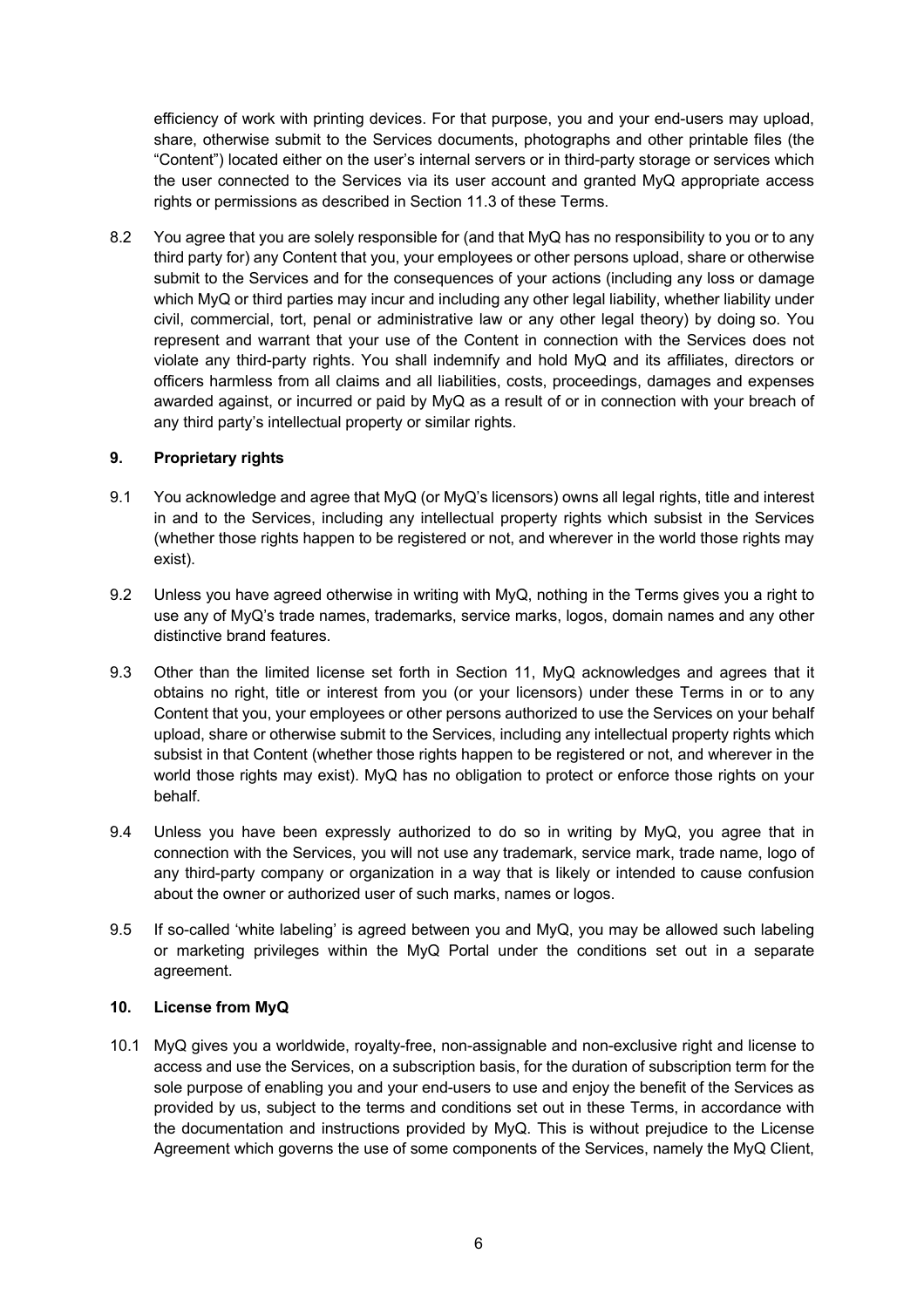that include installation of a computer program (software) on your printing device(s). You may not use any of the Services for the benefit of any third parties.

- 10.2 Any Services unused during your subscription term (incl. but not limited to situations where you do not use the prepaid Services in full scope or if you do not use the prepaid Services for the full duration of the subscription term) shall expire at the end of the subscription term and cannot be transferred to consecutive terms or be refunded.
- 10.3 The Services may include reports and scripts. MyQ gives you a worldwide, royalty-free, perpetual and non-exclusive right and license to access and use and modify the reports and scripts for your own particular needs. However, you may not spread them either subject to a fee or free of charge, to distribute, copy, lent, lease them or dispose of them in any similar way. You may use the Services solely for your operational needs. You may not (and you may not permit anyone else to) copy, modify, reproduce, lease, create a derivative work of, reverse engineer, decompile or otherwise attempt to extract the source code of the underlying software underlying the Services or any part thereof, unless this is expressly permitted or required by law, or unless you have been specifically told that you may do so by MyQ in writing. You may not access and/or use the Services and the underlying software in order to build a similar or competitive product. You further may not (and you may not permit anyone else to) attempt to gain unauthorized access to the Services, its particular features, interfere with or disrupt the integrity or performance of the Services or perform penetration test, denial of service simulation or automated vulnerability scan of the Services.
- 10.4 Unless MyQ has given you specific written permission to do so, you may not assign (or grant a sub-license of) your rights, grant a security interest in or over your rights, or otherwise transfer any part of your rights granted hereunder. In case of a transfer rights, you shall ensure that your original printing device is fully disconnected and uninstalled from the Services. You are required to obtain a new Authorization Code for the transfer of rights. The user to whom the rights to the Services are transferred must agree with all the terms and conditions of these Terms before the transfer.
- 10.5 You undertake to enable MyQ (or a person authorized by MyQ) to revise any installation of the MyQ Client on a printer every 6 (six) months and to compare the extent of its use with the terms of these Terms. The inspection will be exercised after a prior written notice issued by MyQ. You expressly approve that MyQ is authorized to perform an inspection by the means of remote access at any time, provided that a remote inspection is possible. Should you refuse to enable the inspection, MyQ shall be entitled to withdraw from these Terms and require you to refrain from using the Services.
- 10.6 You acknowledge that any breach of this Section 10 by you or your end-users shall constitute a material breach of the Terms, with all consequences arising therefrom.

#### **11. License to use your Content**

11.1 You give MyQ a worldwide, royalty-free, and non-exclusive license to scan, print, use, reproduce, adapt, modify, and distribute or other process (on your behalf and pursuant to your instructions) the Content that you, your employees or other persons authorized to use the Services on your behalf upload, share or otherwise submit to the Services. For avoidance of doubt, the license granted in this Section 11.1 is for the sole purpose of enabling MyQ to provide the Services to you. You also acknowledge that certain Services features will not work unless you grant to MyQ the license as stipulated herein. You retain copyright and any other intellectual property rights you already hold in Content which you, your employees or other persons authorized to use the Services on your behalf upload, share or otherwise submit to the Services.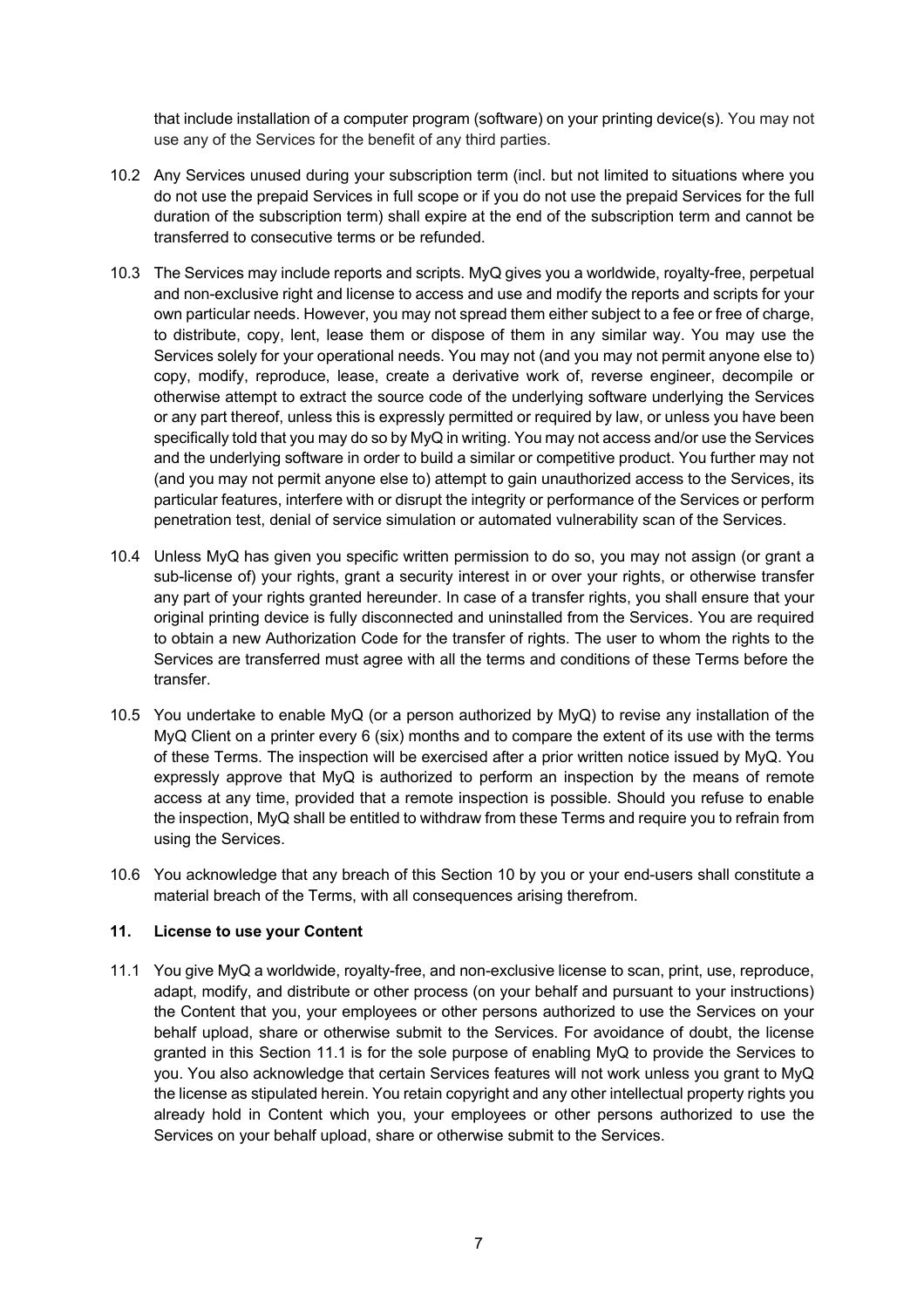- 11.2 If you provide, as part of your use of the Services or as part of the Content which you, your employees or other persons authorized to use the Services on your behalf upload, share or otherwise submit to the Services, any photograph or other materials protected by personality or privacy rights, you specifically agree that MyQ may use such photograph or other materials for the sole purpose of providing the Services.
- 11.3 You acknowledge that provision of the Services (or particular features within the Services) may be conditioned upon and subject to (A) you giving MyQ appropriate access level to the third-party services or platforms that you connect your Service account with by providing respective access permissions; and (B) you having appropriate user permissions or roles within the respective thirdparty service or platform. As a result, when using the Services, you may be required to grant certain permissions to MyQ to allow the Services access specific information and perform the requested actions.
- 11.4 You confirm and warrant to MyQ that you have all the rights, power and authority necessary to grant the above license, access and permissions to MyQ.

#### **12. Ending your relationship with MyQ**

- 12.1 The Terms will continue to apply during the term stipulated in your Purchase Order, or, if no such term is stipulated, until terminated by either you or MyQ as set out below.
- 12.2 During the agreement term stipulated in your Purchase Order, each party may only terminate the Terms for reasons stipulated in Section 12.3 below.
- 12.3 Each of the parties may at any time terminate the legal agreement embodied in the Terms if (A) the other party has materially breached any provision of the Terms and failed to cure the breach (where such breach is capable of being cured) within a reasonable cure period provided by the other party, or has acted in a manner which clearly shows that it does not intend to, or is unable to comply with the provisions of the Terms; or (B) a party is required to do so by law (for example, where the provision of the Services is or becomes unlawful); in addition, MyQ may at any time terminate the legal agreement embodied in the Terms if (C) the partner with whom MyQ offered the Services to you, or whom MyQ uses or whose cooperation MyQ needs in order to offer the Services to you, has terminated its relationship with MyQ or ceased to offer its APIs, data, programs, application or services that are essential for the Services; or (D) MyQ is transitioning to no longer providing the Services to users in the country in which you reside or from which you use the Services; or (E) the provision of the Services to you by MyQ is, in MyQ's opinion, no longer commercially viable. For the purposes of the Terms, your failure to make timely payments under the Terms and/or your Purchase Order will be considered a material breach of the Terms if the due amount remains unpaid (fully or partially) more than thirty (30) days after the payment due date. In the event you terminate the agreement for a material breach by MyQ as described in (A) above, or if MyQ ceases to provide any part or all of the Services during the agreement term for reasons stipulated in  $(C)$ ,  $(D)$  or  $(E)$  above, you shall not be required to make any payments for Services beyond the date of when you terminated the agreement or when MyQ ceased to provide the Services (as applicable). In the event you prepaid the Services, MyQ shall in such cases refund the pro-rata proportion of the pre-paid monthly fee.
- 12.4 When your legal agreement with MyQ comes to an end, all of the legal rights, obligations and liabilities that you and MyQ have benefited from, been subject to (or which have accrued over time whilst your legal agreement with MyQ has been in force) and/or which are expressed to continue indefinitely, shall be unaffected by this cessation, and the provisions of Section 17.7 shall continue to apply to such rights, obligations and liabilities indefinitely.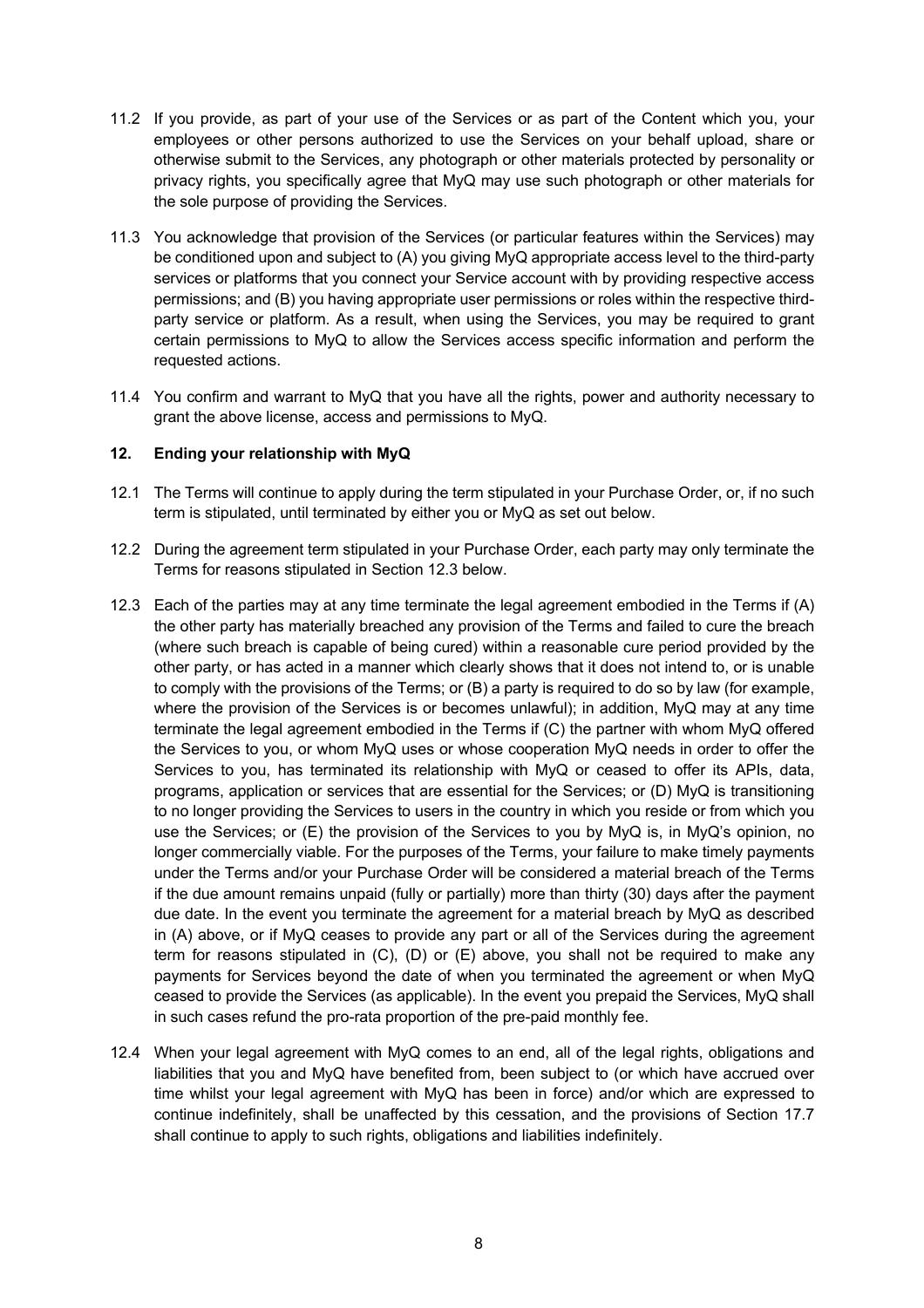- 12.5 Further, you understand and agree that if you, despite the termination or expiration of your legal agreement with MyQ for any reason, continue using the Services (e.g. in a situation when your fixed-term order for the Services expires), the terms and conditions contained in the Terms (including the Purchase Order) will continue to apply, and you undertake to pay for the use of the Services by you or your end-users in accordance with the Purchase Order.
- 12.6 If you are not an end-customer/end-user (see Section 1.3 above), you understand that upon termination, MyQ will cease to provide the Services to you and all your end-customers and endusers and that MyQ may inform the end-customers/end-users about the reasons of such termination (e.g. due to your non-payment, etc.).

## **13. Exclusion of Warranties**

- 13.1 The Services are provided "as is" and MyQ, its subsidiaries and affiliates, and its licensors give you no warranty with respect to them. MyQ is not liable or responsible for the quality, accuracy or truthfulness of Services or their results, including prints of the Content, or for interruption of access to such information caused by downtime or unavailability of third-party services or platforms. MyQ expressly disclaims and has no responsibility or liability for any Content that may be uploaded, shared or otherwise submitted by you or your end-users in use of the Services.
- 13.2 In particular, MyQ, its subsidiaries and affiliates, and its licensors do not represent or warrant to you that (A) your use of the Services will meet your requirements; (B) your use of the Services will be uninterrupted, timely, secure or free from error; (C) any information obtained by you as a result of your use of the Services will be accurate or reliable; and (D) that defects in the operation or functionality of any software used to provide the Services will be corrected.
- 13.3 No conditions, warranties or other terms (including any implied terms as to satisfactory quality, fitness for purpose or conformance with description) apply to the Services except to the extent that they are expressly set out in the Terms.
- 13.4 Nothing in the Terms shall affect those statutory rights which you are always entitled to as a consumer and that you cannot contractually agree to alter or waive.

#### **14. Limitation of liability**

- 14.1 TO THE MAXIMUM EXTENT PERMITTED BY APPLICABLE LAW, WHATEVER THE LEGAL BASIS FOR THE CLAIM, MYQ WILL NOT BE LIABLE FOR ANY INDIRECT DAMAGES (INCLUDING, WITHOUT LIMITATION, SPECIAL, INCIDENTAL, OR CONSEQUENTIAL DAMAGES OF ANY KIND WHATSOEVER (INCLUDING, WITHOUT LIMITATION, ATTORNEYS' FEES), DAMAGES FOR LOST PROFITS OR REVENUES, BUSINESS INTERRUPTION, OR LOSS OF BUSINESS INFORMATION) DUE TO, RESULTING FROM, OR ARISING IN CONNECTION WITH THE TERMS, THE SERVICES, MATERIALS, OR THE FAILURE TO PERFORM OUR OBLIGATIONS.
- 14.2 MyQ, its subsidiaries and affiliates, and its licensors shall not be liable to you for any indirect or consequential losses which may be incurred by you. Indirect and consequential losses shall include (A) any loss of profit (whether incurred directly or indirectly), loss of goodwill or business reputation, or any loss of data suffered by you; (B) loss or damage which may be incurred by you as a result of (i) any reliance placed by you on the completeness, accuracy or existence of any advertising, or as a result of any relationship or transaction between you and any advertiser or sponsor whose advertising appears on the Services; (ii) any changes which MyQ may make to the Services, or for any permanent or temporary interruption in the provision of the Services (or any features within the Services); (iii) the deletion of, corruption of, or failure to store, transfer or process any Content and other communications data maintained or transmitted by or through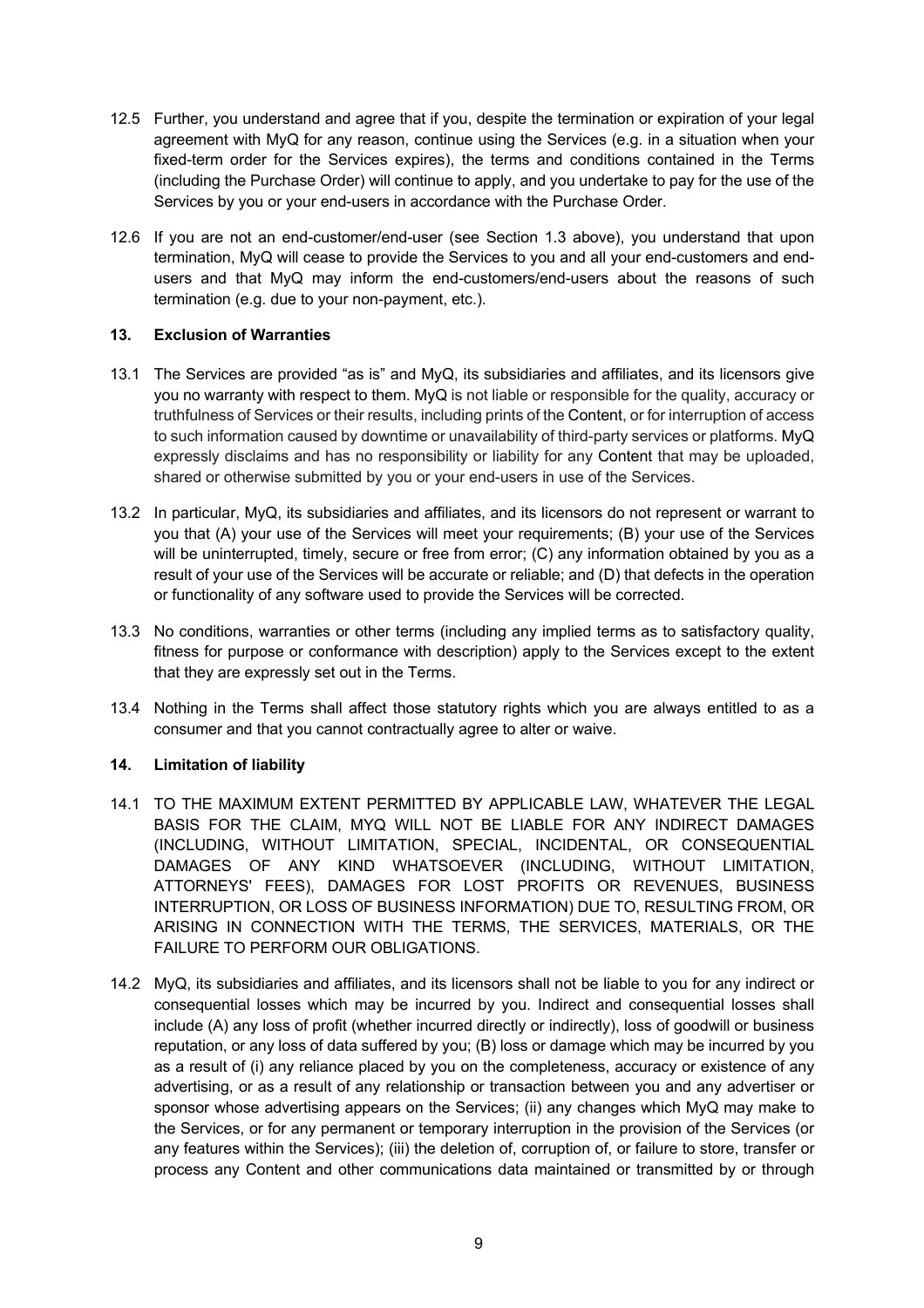your use of the Services; (iv) your failure to provide MyQ with accurate account information; (v) your failure to keep your password or account details secure and confidential.

- 14.3 The limitations of MyQ's liability to you in Section 14.2 above shall apply whether or not MyQ has been advised of or should have been aware of the possibility of any such losses arising.
- 14.4 MyQ's liability for damage incurred by you as a result of or in connection with the Services shall be limited to direct damages up to the amount you paid to MyQ for the Services giving rise to that liability during the last three months before the occurrence of MyQ's liability (or amount corresponding to a three-month Service fee, as applicable). MyQ and you agree that this limitation reflects the damage that can be foreseen at the time of conclusion of this legal agreement between you and MyQ, taking into account all circumstances the parties know or should know while exercising due care and that can arise from a breach of MyQ's obligations under the Terms. To the extent permitted by applicable law, MyQ accepts no liability in relation to your use of any Services provided free of charge.
- 14.5 Nothing in the Terms shall exclude or limit MyQ's liability for losses which may not be lawfully excluded or limited by applicable law.

## **15. Other content**

- 15.1 The Services may include hyperlinks to other websites or content or resources. MyQ has no control over any information, documents, websites or resources which are provided by companies or persons other than MyQ.
- 15.2 You acknowledge and agree that MyQ is not responsible for the availability of any such external sites or resources, and does not endorse any advertising, products or other materials on or available from such web sites or resources.
- 15.3 You acknowledge and agree that MyQ is not liable for any loss or damage which may be incurred by you as a result of the availability of those external sites or resources. In addition, you acknowledge and agree that MyQ is not liable for any damage which may be incurred by you as a result of any reliance you may have placed on the completeness, accuracy, or existence of any advertising, products, or other materials on, or available from, such web sites or resources.

#### **16. Changes to the Terms**

- 16.1 MyQ may make changes to the Terms from time to time. When these changes are made, MyQ will make a new copy of the Terms available on the MyQ Portal.
- 16.2 You understand and agree that if you use the Services after the date on which the Terms have changed, MyQ will treat your use as acceptance of the updated Terms.

#### **17. General provisions**

17.1 Sometimes when you use the Services, you may (as a result of or through your use of the Services) use a service or download a piece of software or purchase goods, which are provided by another person or company. Your use of these other services, software or goods may be subject to separate terms between you and the company or person concerned. If so, the Terms do not affect your legal relationship with these other companies or individuals, and you remain responsible for complying with the terms of use of such third party' services, software or goods. If you use third parties' services, software or goods while using the Services, you declare that you act in compliance with their terms of use.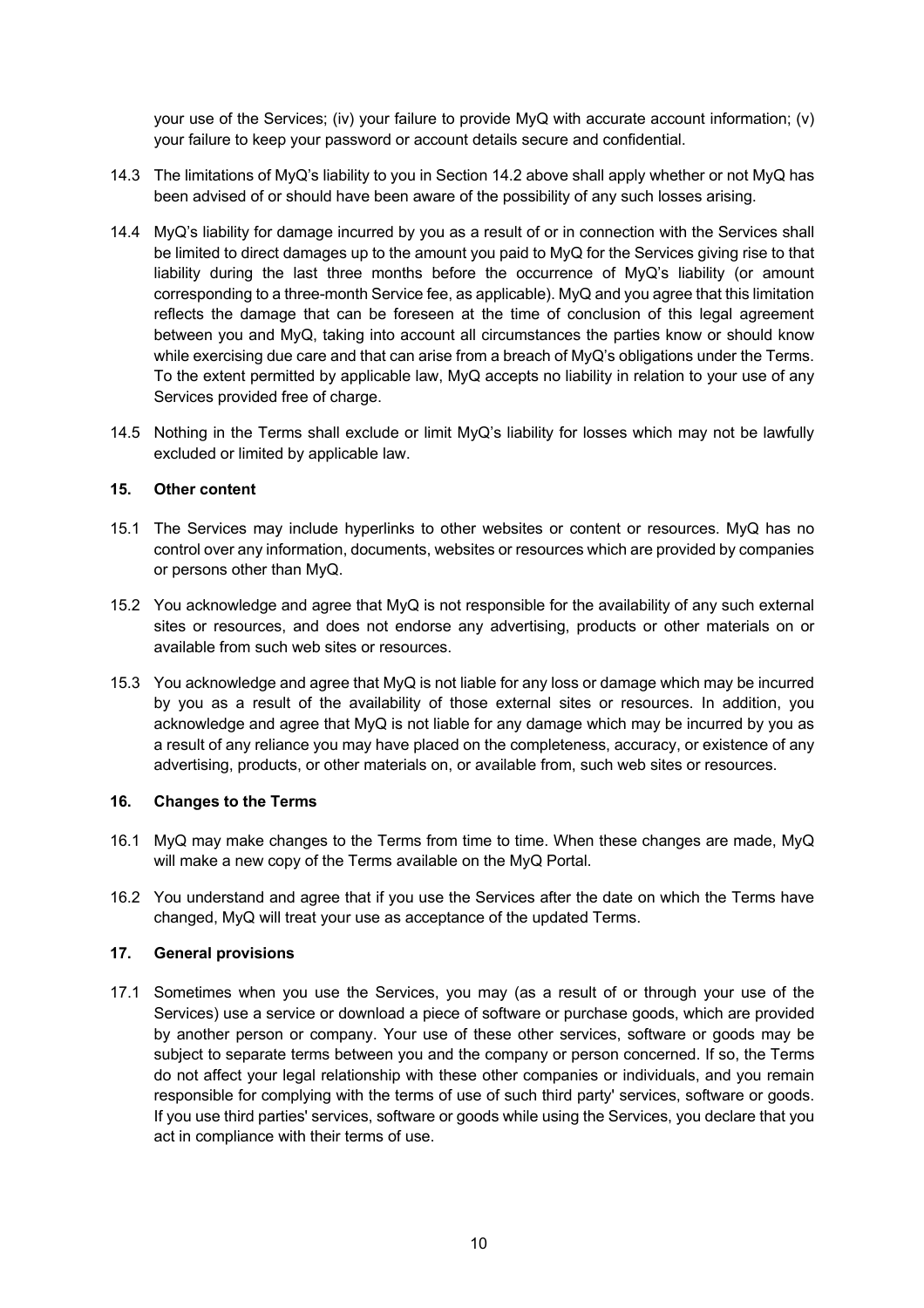- 17.2 You agree that MyQ may provide you with notices by email, regular mail, or postings within the Services user interface provided to you.
- 17.3 You agree that MyQ, its affiliates, licensors and business partners are entitled to promote the Services by mentioning the fact that you use the Services and/or are our client.
- 17.4 Except for performance of payment obligations, neither party will be responsible for any failure to perform or delay in performing any of its obligations under the Terms where and to the extent that such failure or delay results directly or indirectly from an event beyond such party's reasonable control.
- 17.5 The parties agree that if one of them does not exercise or enforce any legal right or remedy which is contained in the Terms (or which such party has the benefit of under any applicable law), this will not be taken to be a formal waiver of such party's rights and that those rights or remedies will still be available to it.
- 17.6 If any court of law, having the jurisdiction to decide on this matter, rules that any provision of the Terms is invalid, then that provision will be removed from the Terms without affecting the rest of the Terms. The remaining provisions of the Terms will continue to be valid and enforceable.
- 17.7 The agree that these Terms and all their components and your relationship with MyQ under the Terms, shall be governed by Czech law. You and MyQ agree to submit to the jurisdiction of the courts of the Czech Republic to resolve any legal matters arising from the Terms. Notwithstanding this, you agree that MyQ shall still be allowed to apply (A) for payment orders (or otherwise enforce payment for Services provided under the Terms) in the jurisdiction in which you have your registered seat or principal place of business, and (B) for injunctive remedies (or an equivalent type of urgent legal relief) in any jurisdiction.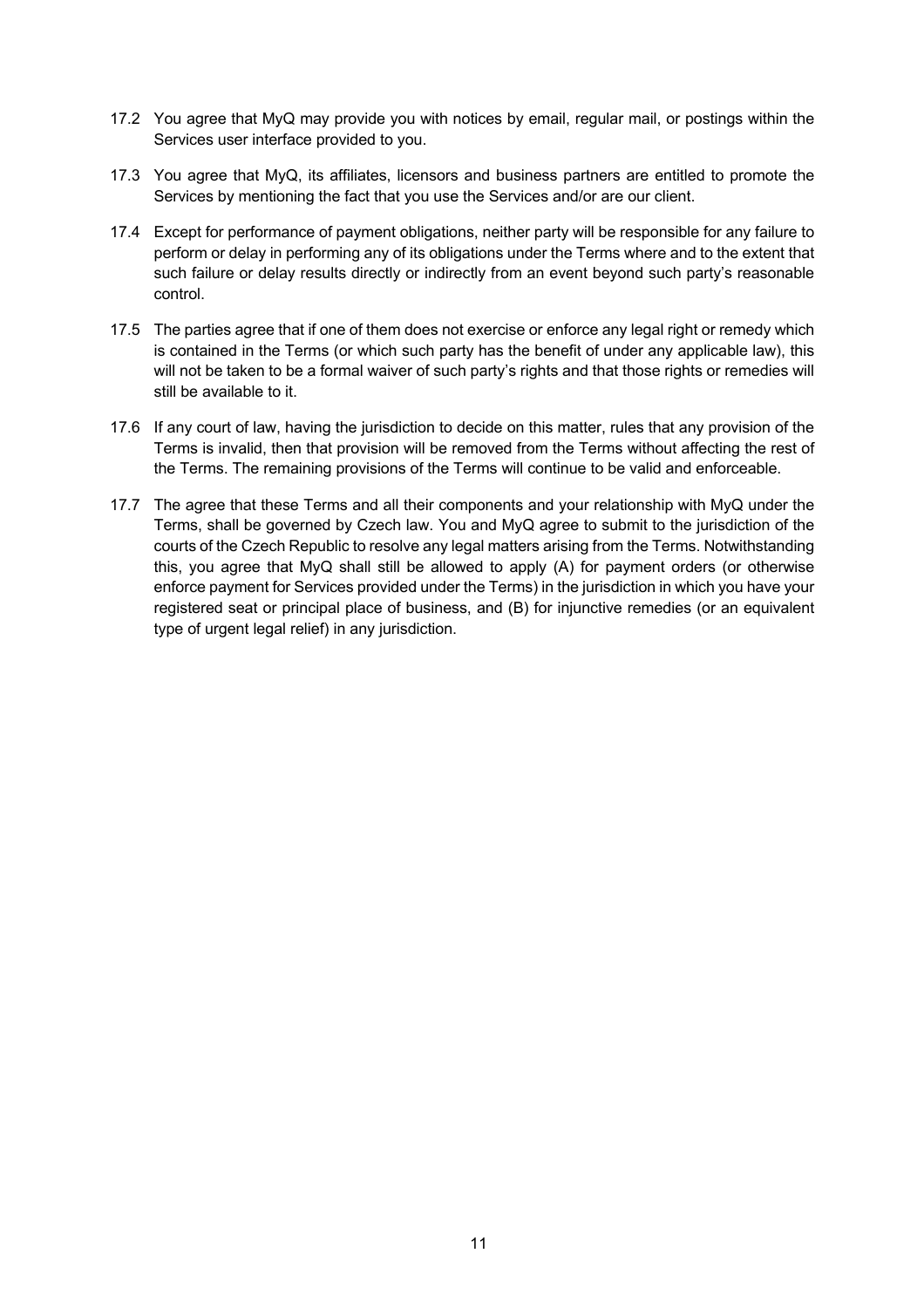# **Annex 1 – Data Processing Agreement**

## **Preamble**

MyQ may process personal data in order to deliver Services to you. The processing of your or your endusers' personal data (such as the Services generated data) that we carry out as an independent data controller is subject to our Privacy Policy https://www.myq-solution.com/en/myq-legal-documents.

This DPA shall only apply when MyQ processes your or your end-users' personal data on your behalf as a data processor. We process personal data as a data processor when processing the Content (as defined in the Terms).

As a data controller with respect to any personal data that you instruct MyQ to process in the context of the Services, you are responsible for the lawfulness of such processing, including the requisite legal titles (consents or other, as may be applicable) for processing. Further, if you instruct MyQ to make your or your end-users' data available to, or share with, your or your end-users' other service providers, for example by connecting your MyQ Portal with accounts you have with your other service providers (e.g., One Drive or Google Disk), you remain responsible for implementing the requisite legal measures (such as a data processing agreement between you and your other service provider) for the processing of the data you instruct us to furnish to or obtain from your other service provider.

## **1. Definitions**

- 1.1 "**DPA**" means the data processing agreement included in this Schedule 1;
- 1.2 "**GDPR**" means the Regulation (EU) 2016/679 of the European Parliament and of the Council of 27 April 2016 on the protection of natural persons with regard to the processing of personal data and on the free movement of such data, and repealing Directive 95/46/EC (General Data Protection Regulation);
- 1.3 **"Services"** means, for the purpose of this Schedule 1, all Services MyQ provides to you under the Terms as your data processor;
- 1.4 **"Terms"** means the Terms to which this Schedule 1 is appended to.
- 1.5 The terms "personal data", "processing" and "data subject" shall have the meaning ascribed to them in the GDPR. The term "personal data" includes "personal information" as defined in the CCPA; the term "data subject" includes "consumer" as defined in the CCPA.

## **2. Object / Scope of the processing**

2.1 The object/scope of this DPA is the processing of your or your end-users' personal data in connection with the provision of the Services specified in this DPA, in particular its Exhibit A.

## **3. Duration**

3.1 The duration of this DPA shall correspond to the subscription term of your Services.

## **4. Specification of Processing (nature, purpose, type of personal data and categories of data subjects)**

4.1 The nature and purpose of the intended processing are defined in the Exhibit A hereto and correspond to the provision of the Services under the Terms.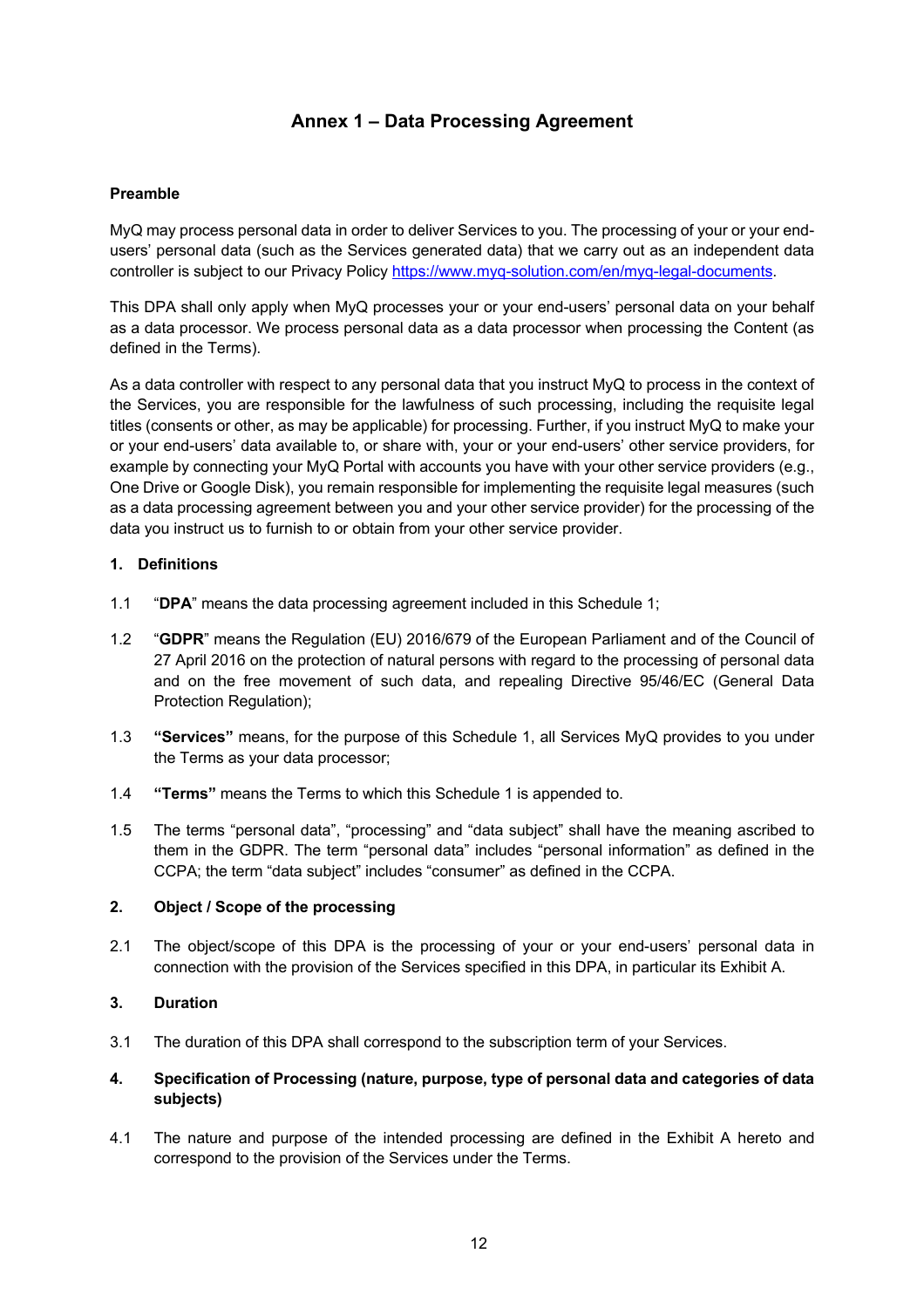- 4.2 Each and every transfer of personal data beyond the EU / EEA shall only take place if the specific conditions as laid down in Art. 44 et seq. GDPR have been fulfilled.
- 4.3 The types of personal data processed under this DPA and categories of data subjects are specified in Exhibit A hereto.

### **5. Technical and Organizational Measures**

5.1 Taking into account the state of the art, the costs of implementation and the nature, scope, context and purposes of processing as well as the risk of varying likelihood and severity for the rights and freedoms of natural persons, MyQ is obliged to implement appropriate technical and organizational measures in such a manner that the processing of personal data will meet the requirements of applicable data protection laws and this DPA. MyQ has implemented technical and organizational measures that comply with the requirements set out in this section.

#### **6. Rectification, restriction, access and erasure of data**

- 6.1 MyQ will only erase or block personal data upon instruction issued by you. In case of requests regarding the rectification, restriction or the erasure directly addressed to us by a data subject, we will inform you about such request without undue delay.
- 6.2 Where appropriate MyQ will assist and support you in fulfilment of your obligations under the GDPR and/or CCPA to respond to requests for exercising the data subject's rights, in particular the 'right to be forgotten', rectification, restriction, data portability, information and access rights.
- 6.3 You hereby agree that MyQ shall not be liable if you do not take action on the data subject's request, or if you do not respond correctly or in a timely manner.

### **7. MyQ's obligations**

- 7.1 We undertake to:
	- Process the personal data within the Services only on documented instructions from you and only for the specific purpose of providing the Services under the Terms, unless processing is required by applicable laws to which we are subject to, in which case we shall, to the extent permitted by applicable laws, inform you of that legal requirement before the relevant processing of that personal data. We shall not retain, use or disclose the personal data processed on your behalf for any purpose other than for the specific purpose of providing the Services;
	- Inform you if we consider that an instruction violates data protection laws or regulations. We shall then be entitled to suspend the execution of the relevant instructions;
	- Keep the personal data confidential and ensure that persons authorized to process the personal data have committed themselves to confidentiality or are under an appropriate statutory obligation of confidentiality;
	- Taking into account the nature of the processing, assist you by implementing and maintaining appropriate technical and organizational measures, insofar as this is possible, for the fulfilment of your obligation to ensure an appropriate level of security and to respond to requests for exercising the data subject's rights;
	- Assist you in ensuring compliance with the obligations pursuant to Articles 32 to 36 of the GDPR taking into account the nature of processing and the information available to MyQ;
	- Notify you without undue delay after becoming aware of a personal data breach in relation to the personal data processed on your behalf;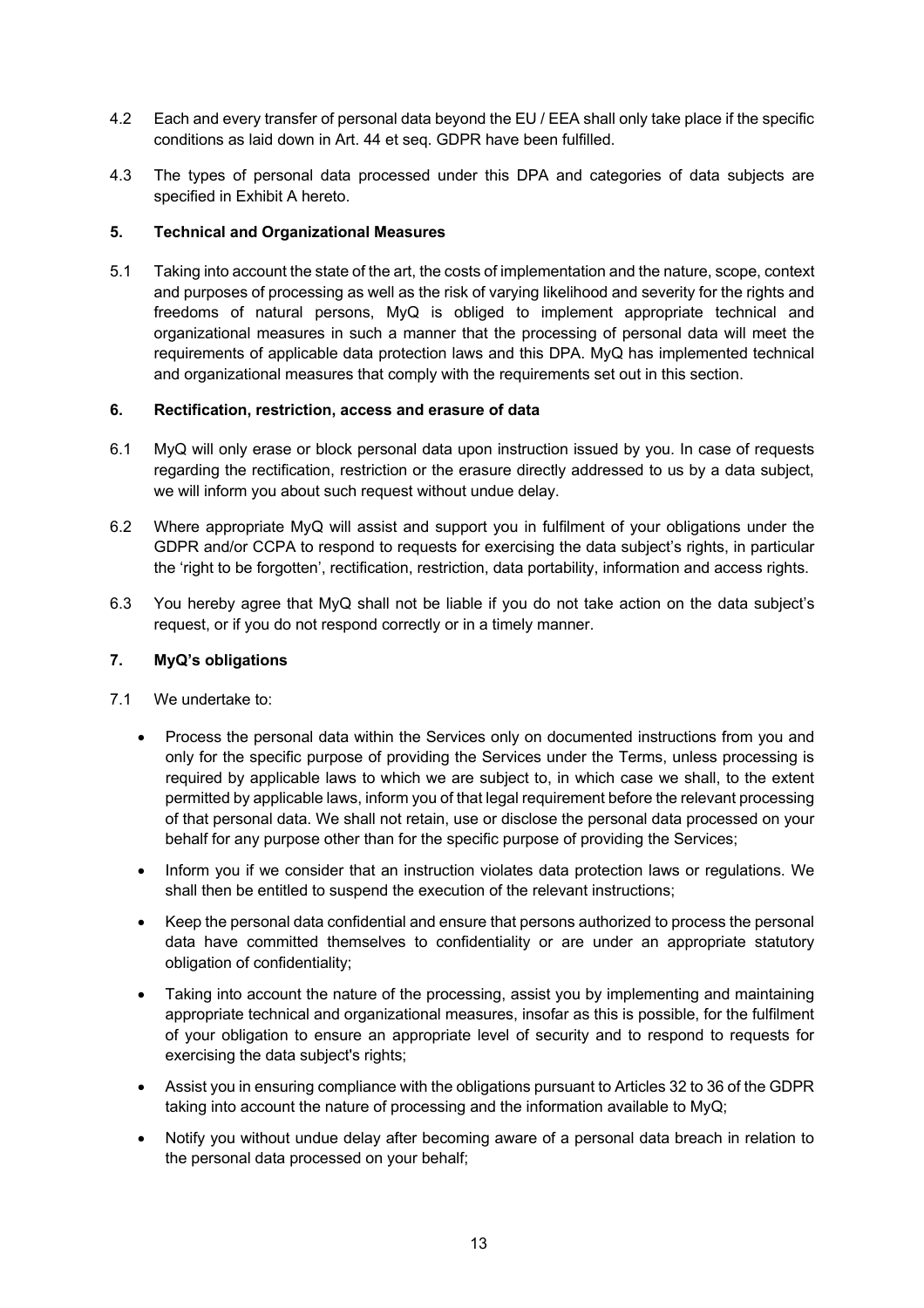- Not sell the personal data processed on your behalf;
- At your choice, delete or return all the personal data to you after the end of the provision of Services relating to processing, and delete existing copies unless applicable law requires storage of the personal data;
- Make available to you information necessary to demonstrate our compliance with the obligations laid down in this DPA.

## **8. Sub-processing**

- 8.1 MyQ shall engage another processor (i.e., a sub-processor) only in accordance with this DPA. The mechanism hereby stipulated shall be considered a general written authorization from you (pursuant to Article 28 par. 2 of the GDPR, to the extent applicable).
- 8.2 If MyQ engages another processor for carrying out specific processing activities on your behalf, the same obligations as set out in this DPA shall be imposed on that other processor by way of a written contract.
- 8.3 The sub-processors currently engaged by MyQ and hereby authorized by you are listed in Exhibit A hereto. MyQ will inform you of any intended changes concerning the addition or replacement of other processors, including full details of the processing to be undertaken by the new processor(s), giving you the opportunity to object to such changes.
- 8.4 If you have a reasonable basis to object to our use of another new processor, you shall notify MyQ promptly in writing within 5 days after being notified. For the avoidance of doubt, you hereby agree that if you are not able to show evidence that the new processor provides an unacceptable risk to the protection of personal data (e.g., the other processor has a history of security breaches) or is your direct competitor, it would be unreasonable for you to object if the other processor has passed MyQ's vendor security evaluation.
- 8.5 Notwithstanding the foregoing, if you object to the engagement of another processor and your objection is not unreasonable, the parties will come together in good faith to discuss an appropriate solution. MyQ may in particular choose not to use the intended processor or engage the processor only after it takes the corrective steps and / or measures requested by you.
- 8.6 If you interconnect the Services with a third-party application (incl. One Drive or Google Disk), the third-party vendors with whom data are shared shall not be considered MyQ's sub-processors engaged by MyQ according to this Section 9; the processing of the shared data shall be subject to a separate data processing agreement, or a similar contractual arrangement concluded directly between you and your relevant third-party vendor. MyQ takes no responsibility for processing of personal data by such third parties.

## **9. Audit rights**

- 9.1 Upon reasonable advance notice of at least 90 days and in order to ensure and review compliance with the technical and organizational security measures and the obligations laid down in this DPA, MyQ shall permit you to conduct periodic audits or to have them carried out by an auditor mandated by you. MyQ shall, at your written request and within a reasonable period of time, submit to you any and all information, documentation and other factual evidence necessary for the audit. The audit result shall be documented appropriately.
- 9.2 Audits shall be conducted during reasonable times, shall be of reasonable duration, and shall not unreasonably interfere with day-to-day operations of MyQ. In the event that you conduct an audit through a third-party independent contractor, such independent contractor shall be required to enter into a non-disclosure agreement. Additionally, such independent contractor must not be a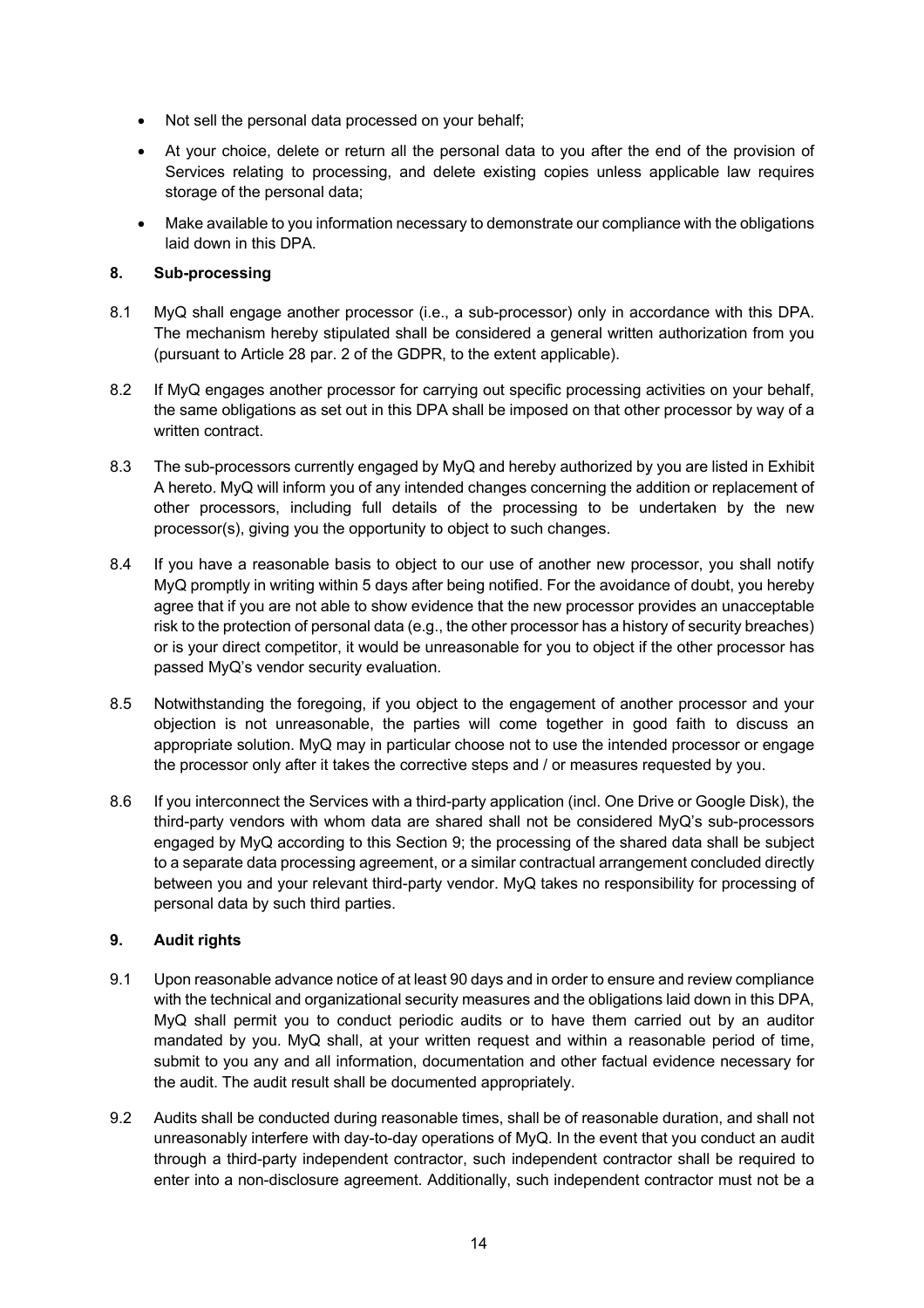direct or indirect competitor of MyQ, nor a person who can reasonably be considered by MyQ unfit (based on professional, experience and historic reasons) to perform such audit.

#### **10. Miscellaneous**

10.1 Unless otherwise stipulated herein, the provisions of the Terms shall apply, including any exclusions and limitation of warranties and liabilities provided therein. Provisions in this DPA shall have precedence over any provisions of the Terms relating to the processing of personal data by MyQ in the position of a data processor, if any.